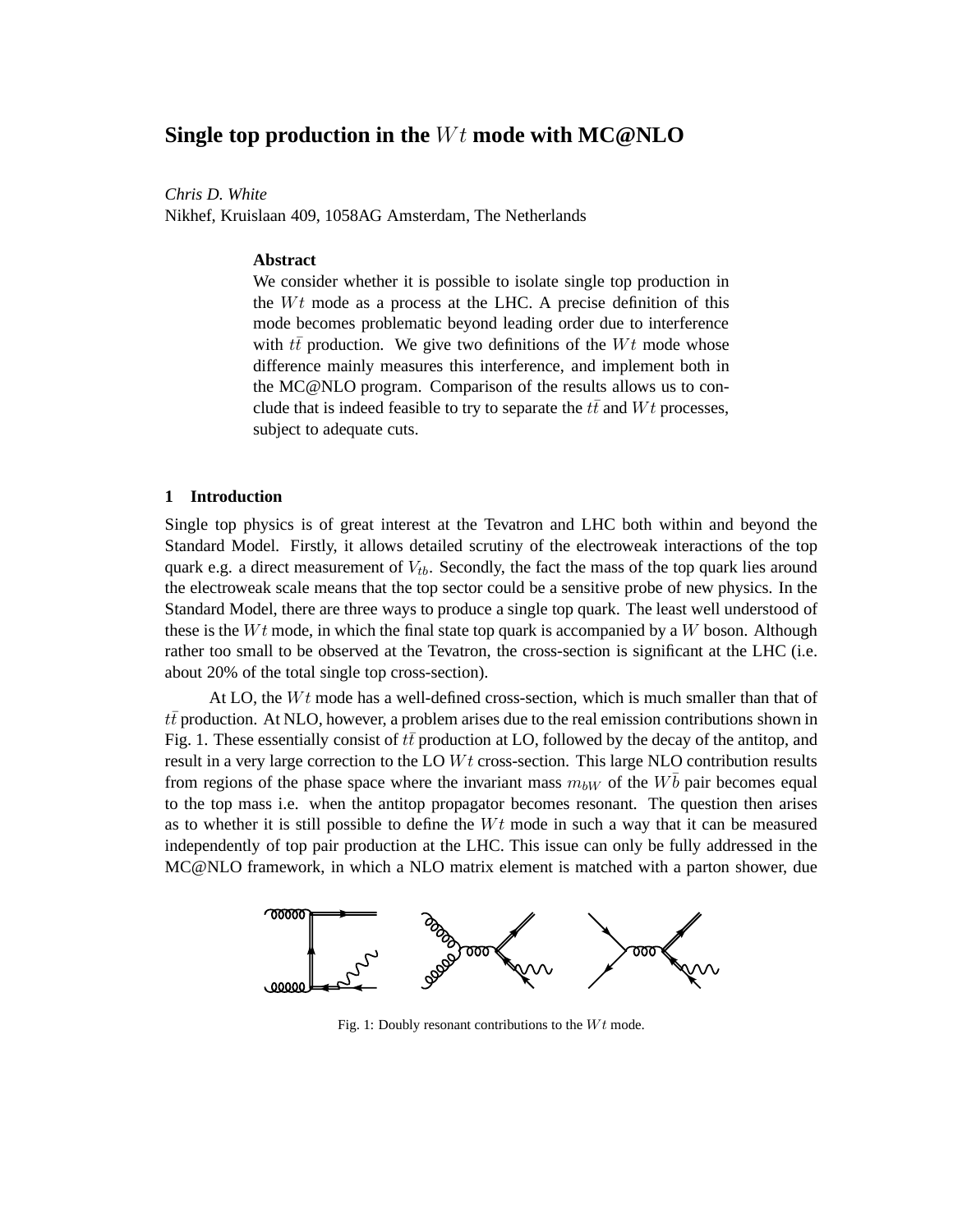to the fact that the interference problem manifests itself at NLO and beyond. Furthermore, it is only in the presence of initial and final state showers that one has sufficiently realistic final states, which one may be reasonably confident of having an experimental applicable definition.

It could be argued that instead of isolating the  $Wt$  mode by itself, one should consider sums of processes with a given final state (in this case  $W^+W^-b(\bar{b})$ ), as was done in the present context in [1]. However, such approaches are problematic given that NLO QCD corrections cannot be included. One knows, for example, that NLO corrections to  $t\bar{t}$  production are large. This casts doubt on the accuracy of more inclusive approaches. Furthermore, it is unduly pessimistic to assume that interference with  $t\bar{t}$  prevents the practical definition of the Wt mode. It is phenomenologically desirable to isolate this process, and if it can be done then this should be investigated fully. Furthermore, a suitable definition allows full NLO QCD corrections to be implemented, thus leads to the most accurate description.

The problem of isolating  $Wt$  production has been considered before in the literature, as it is necessary in any calculation beyond LO. Previous ideas for solving the interference problem include restricting  $m_{bW}$  directly so as to lie away from the top mass [2], or implementing a global subtraction term to remove the resonant  $t\bar{t}$  contribution [3]. These methods were defined at the total cross-section level. A fully differential NLO definition was given in [4]. There, a transverse momentum veto was implemented on the  $b$  quark which did not originate from the top, if such a b was present. Harder b quarks tend to have originated from a  $\bar{t}$  decay, thus such a veto can be used to filter out the  $t\bar{t}$  contribution. Also in [4], some matrix elements with problematic initial states were removed ( $\bar{q}q$  in all cases, and  $qq$  if the factorisation scale was equal to the transverse momentum veto).

Whilst these solutions work well at the purely NLO level, they are not immediately applicable beyond this e.g. in a real experiment it is not possible to ascertain which decay products originated from a given particle in the hard matrix element. The removal of particular initial states is also theoretically problematic. Firstly, it violates renormalisation group invariance - thus invalidating one of the main motivations for going to NLO (i.e. reduced scale dependence). Secondly, removal of particular initial states is not meaningful in the presence of initial state showers, which mix different partonic subchannels. Nevertheless, we will see that some of the preceding ideas can be generalised in order to suitably define the  $Wt$  mode at the MC@NLO level.

# **2** Two definitions of the  $Wt$  mode

We have given two independent definitions of the  $Wt$  mode, both of which are applicable locally in phase space and to all orders in the perturbation expansion. By comparing results from the two definitions, we can be confident that theoretical ambiguities in each definition are under control. Our two definitions are named as follows:

- 1. DIAGRAM REMOVAL (DR). Here one simply removes double resonant diagrams from the  $Wt$  amplitude.
- 2. DIAGRAM SUBTRACTION (DS). Here one modifies the naïve  $Wt$  cross-section with a subtraction term, which removes the  $t\bar{t}$  resonant contribution locally in phase space.

The difference between the definitions arises from the fact that the subtraction is carried out at the amplitude and cross-section levels respectively. Thus, the difference between DR and DS mainly measures the interference term between the  $Wt$  and  $t\bar{t}$  production modes.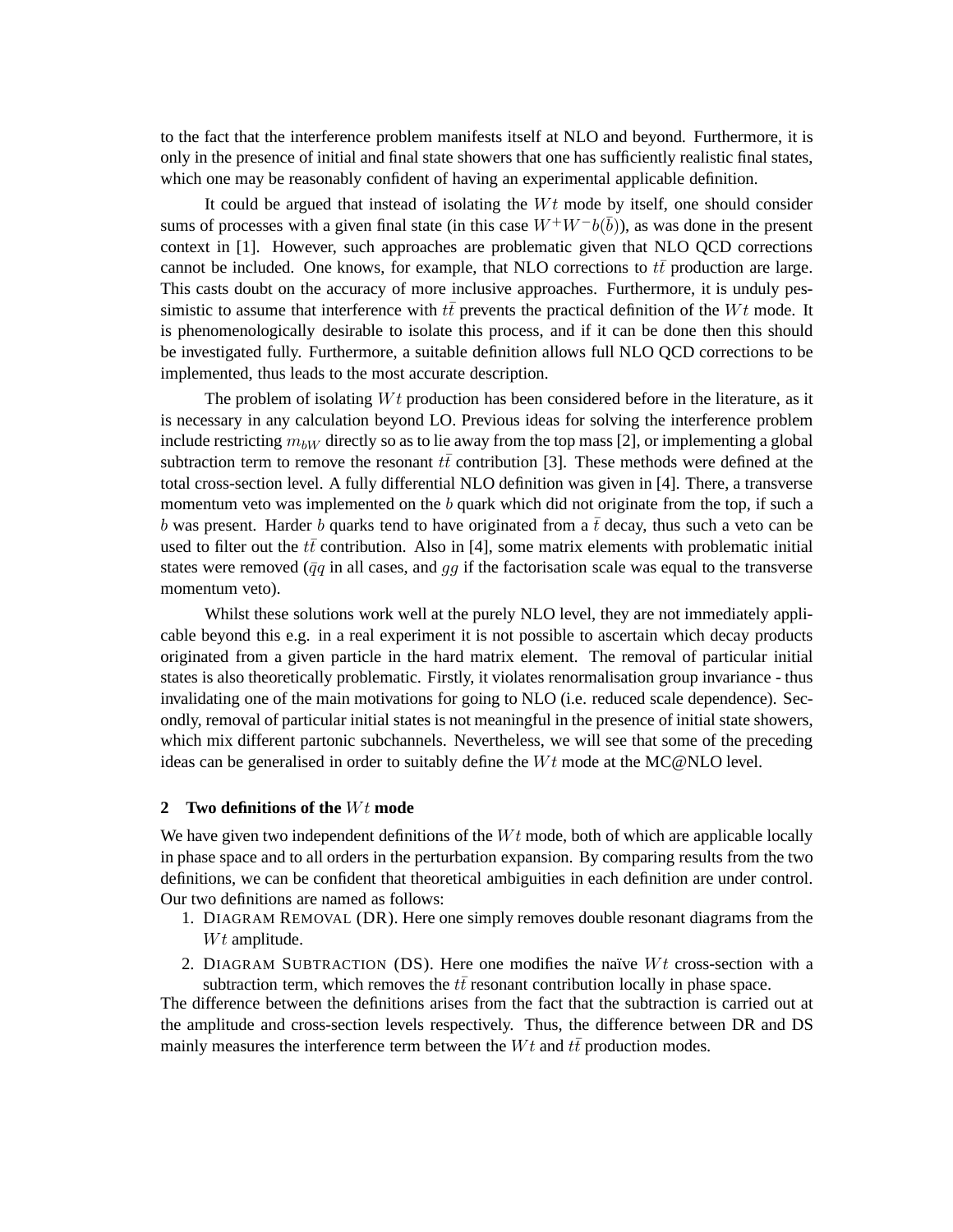

Fig. 2: The subtraction term used to form the DS cross-section, as a function of the invariant mass  $m_{bW}$  of the  $W\overline{b}$ pair.

Each of the approaches has some theoretical difficulty. DR, for example, violates QCD gauge invariance. We performed detailed checks in a number of gauges to establish that this is not a problem in practice. In DS, there are some ambiguities in how one forms the subtraction term. All one ultimately requires is that it be strongly peaked when  $m_{bW} \simeq m_t$ , and that it falls away quickly as  $m_{bW}$  moves away from the top mass. We thus use a local subtraction term:

$$
d\sigma_{sub} = |\tilde{A}(tW\bar{b})_{t\bar{t}}|^2 \times \frac{f_{BW}(m_{bW})}{f_{BW}(m_t)}.
$$
 (1)

Here  $\tilde{A}(tW\bar{b})_{t\bar{t}}$  is the amplitude for  $tW\bar{b}$  production coming from  $t\bar{t}$ -like diagrams, where the kinematics are reshuffled to place the  $\bar{t}$  on-shell. This is then damped by a ratio of Breit-Wigner functions  $f_{BW}$  when the invariant mass  $m_{bW}$  lies away from the top mass  $m_t$ . For more details see [5]. A plot of our subtraction term is shown as a function of  $m_{bW}$  in Fig. 2. One can see that is indeed strongly peaked when  $m_{bW} \rightarrow m_t$ , and falls off quickly for other values of  $m_{bW}$ . It cannot be zero for  $m_{bW} \neq m_t$  without violating gauge invariance, as happens in the DR definition. Having given two definitions of the  $Wt$  mode which are directly applicable in an all orders calculation, we have implemented both of them in the MC@NLO package of [6]. This required the recalculation of the  $Wt$  cross-section in the subtraction formalism of [7], and now completes the description of single top production modes in  $MC@NLO$ , as the s and t-channel modes have already been included [8]. Spin correlations of decay products were implemented for the DR cross-section using the method of [9].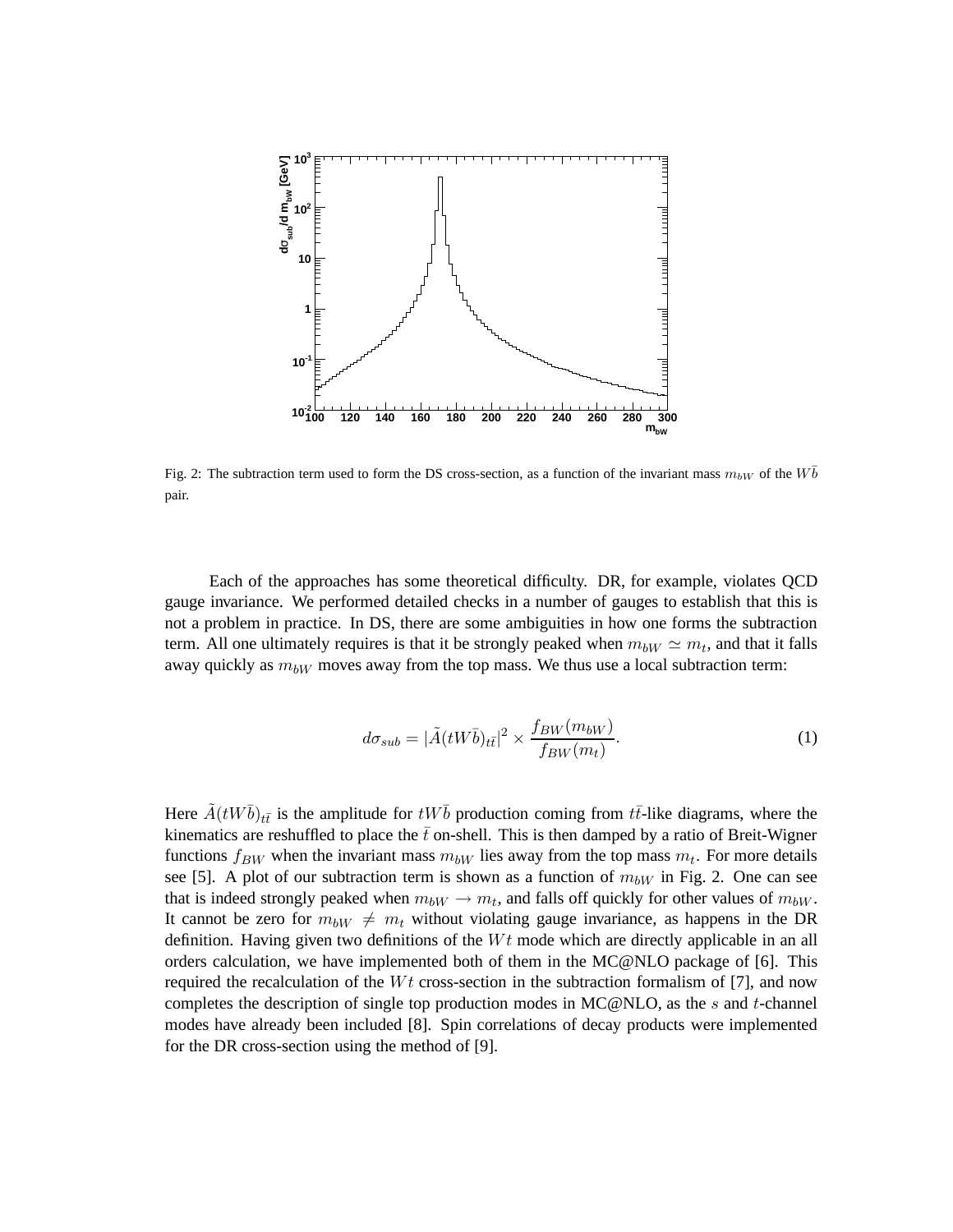

Fig. 3: Transverse momentum spectrum of the lepton from the top decay in both the DR and DS approaches, for  $p_{t, veto} = 50$ GeV.

## **3 Results**

We considered example results in which all final state heavy particles decay leptonically. Furthermore, in order to address in more detail the issue of separation of the  $t\bar{t}$  and  $Wt$  processes, we implemented a transverse momentum veto on the second hardest  $B$  hadron by analogy with [4]. That is, events are *not* accepted if they contain a second hardest B hadron whose pseudo-rapidity satisfies  $|\eta| < 2.5$  and which has a transverse momentum  $p_t^b < p_{t, veto}$ . This then acts to reduce the interference term between  $Wt$  and  $t\bar{t}$ , due to the fact that harder b quarks tend to originate from a top decay.

We studied a number of observables, and compared the results from the DS and DR definitions of the Wt mode for various choices of  $p_{t, veto}$ . As a worst case scenario among the observables studied, we present results for the transverse momentum spectrum of the lepton from the top decay in Fig. 3. The results from the two definitions agree closely, except for at very high transverse momenta. However, the cross-section is small here. We also examined the effect of spin correlations, and of varying renormalisation and factorisation scales. These latter effects were larger than that arising from the difference between the DR and DS definitions in all cases.

## **4 Conclusion**

 $QCD$  corrections threaten to undermine the definition of the  $Wt$  mode beyond LO due to interference with  $t\bar{t}$  production. However, it is of clear phenomenological interest to be able to separate the former process in its own right. We have given two workable definitions of this process, implemented in the MC@NLO framework, such that the difference between the definitions mostly measures the interference between  $Wt$  and  $t\bar{t}$  production.